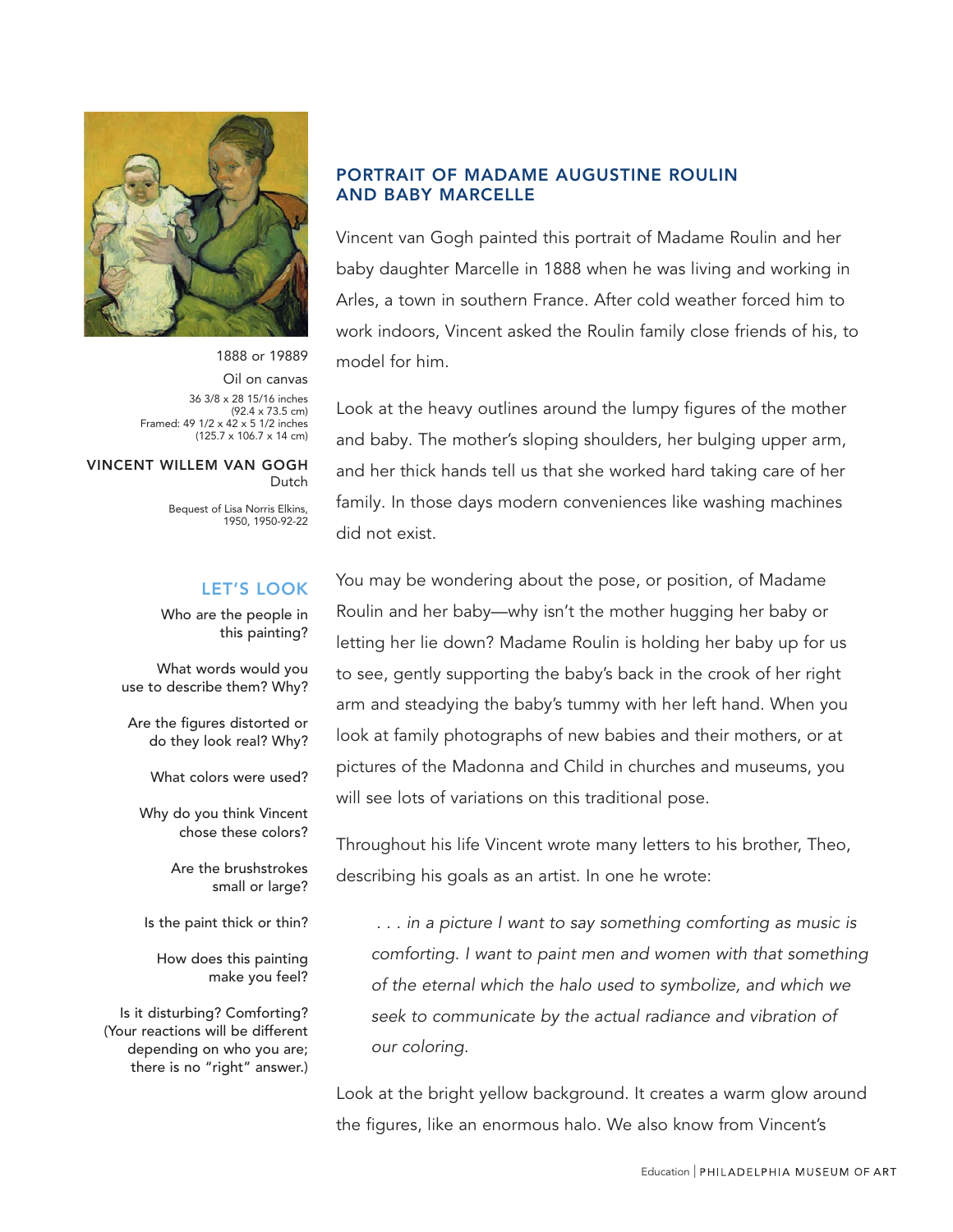letters that yellow was his favorite color. Find the deep blue outlines surrounding the vibrant greens and yellows of Madame Roulin's dress and the areas of warm orange in her face and the chair. These intense color combinations may seem jarring. In a letter to Theo, Vincent explained:

 . . . instead of trying to reproduce exactly what I have before my eyes, I use color . . . to express myself more forcibly.

If you move close to this image, you will see many different kinds of brushstrokes. Some are turbulent like waves in the ocean, while others are straight as rulers. The brushstrokes allow us to see many layers of different colors covering the surface of the painting and filling it with energy and motion, almost like water in a rushing stream. The brushstrokes at the bottom of the painting look like they are flowing right off the canvas!

## ABOUT THIS ARTIST

Vincent van Gogh was born in 1853 in a small town in the Netherlands (Holland). When he was sixteen years old, his uncle helped him get a job with a firm of art dealers in The Hague, a large city in the Netherlands. Vincent and his favorite brother, Theo, started writing letters to each other, a tradition they continued for the rest of their lives. After four years, Vincent was promoted to the firm's gallery in London. He did well at selling art and enjoyed meeting many artists, but when he was rejected by a sweetheart, he became severely depressed, lost interest in his work, and was eventually dismissed from his job.

Vincent was briefly employed as an assistant teacher near London, and then tried missionary work in Belgium. Finally, hoping to become a newspaper illustrator, Vincent started teaching himself how to draw. At the age of twenty-seven he decided to devote his life to making art.

Supported by his father and Theo, who had become an art dealer, Vincent studied art in Brussels and then in The Hague. In 1886, he moved in with Theo in Paris. There new worlds opened up for him. He met young artists like the Impressionists, who were discovering revolutionary ways of painting the world around them. He was enchanted by Japanese block prints (then being seen in Europe for the first time) with their flat areas of color outlined in black.

After a few years, Vincent tired of city life and moved to Arles, a town in the south of France. For months he painted constantly, hardly stopping to eat. A friend, the painter Paul Gauguin, came to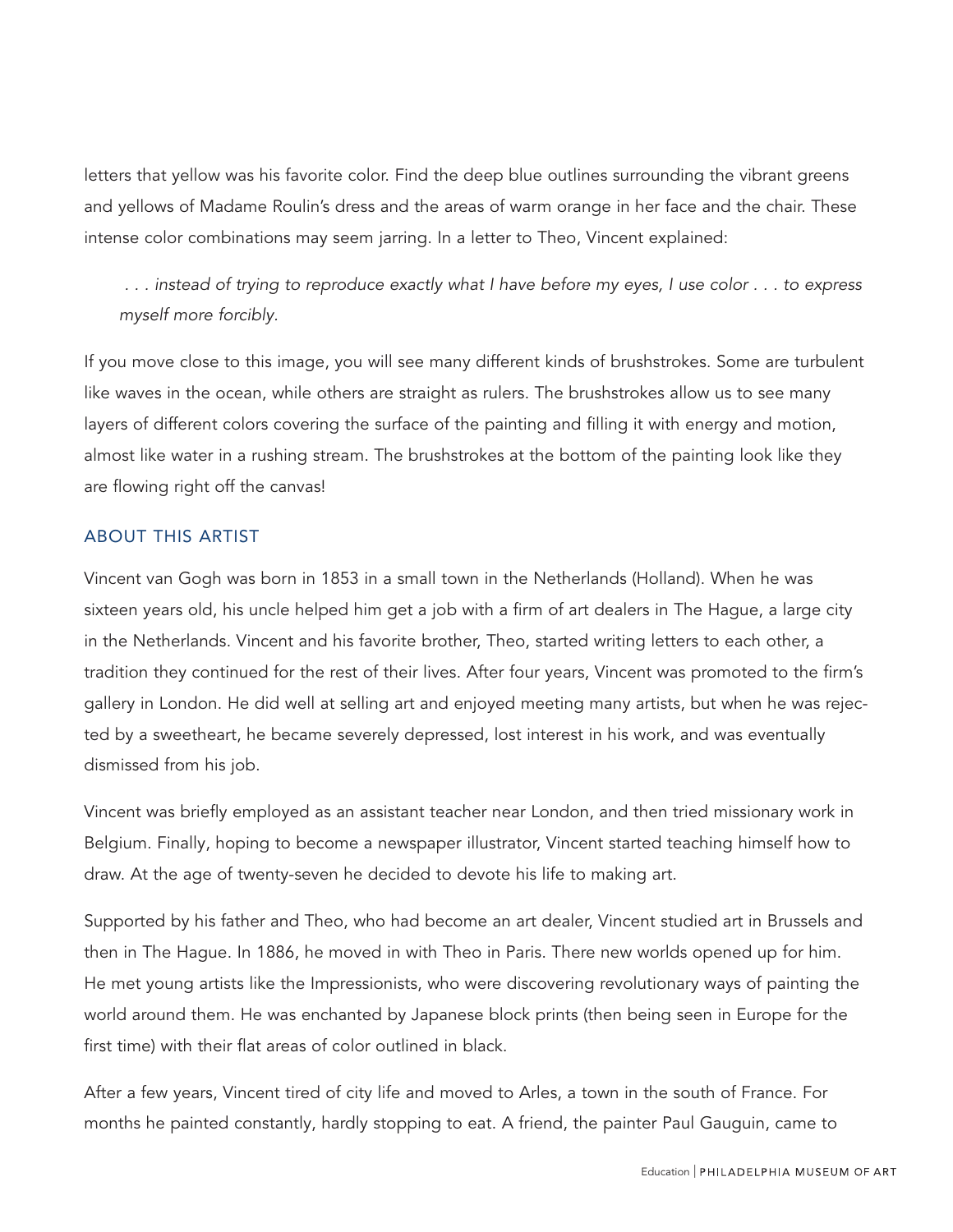Arles and the two artists lived and worked together for several months, until they quarreled and Gauguin left. Extremely upset, Vincent had hallucinations, cut off his own earlobe, and had to be hospitalized.

Despite these problems, Vincent kept on painting. In 1890, he moved to Auvers, a village near Paris, to live and work under the care of Doctor Gachet, a collector and amateur artist. For two months Vincent completed a painting every day. And yet, while out painting one July afternoon he shot himself in the stomach. He died two days later with Theo at his side.

Although Vincent was virtually unknown during his lifetime, today he is one of the world's most loved artists. In fact, one of his works was recently the most expensive painting ever sold!

## VINCENT'S EAR

No one knows exactly why Vincent cut off his own earlobe. He may have been upset about his quarrel with Gauguin, or discouraged that he had no money and that no one wanted to buy his paintings. He may have been exhausted from working hard, not eating, and drinking too much coffee and alcohol. At the time, his doctor believed that he suffered from epilepsy. Today, doctors think he may have had acute intermittent porphyria (a rare metabolic disorder) or syphilis (a sexually transmitted disease). The amazing thing is that he was able to paint so many beautiful pictures in so short a time, despite periods of intense illness.

### LET'S LOOK AGAIN

How do you feel about this painting now? Your responses may change depending on how long you look. Whatever your reactions, find evidence for them in the painting.

Working together in small groups, discuss what the following terms could mean: outlines, parallel brushstrokes, squiggly brushstrokes, under-painting, impasto.

Madame Roulin *and Baby Marcelle* does not show the mother and child as they would appear in real life. Is the painting real in another way?

### HANDS-ON ACTIVITY

Vincent owned a lacquered box made in Japan. He kept colored yarns in it and used them to experiment with different color combinations. Use yarn or squares of colored paper, and choose